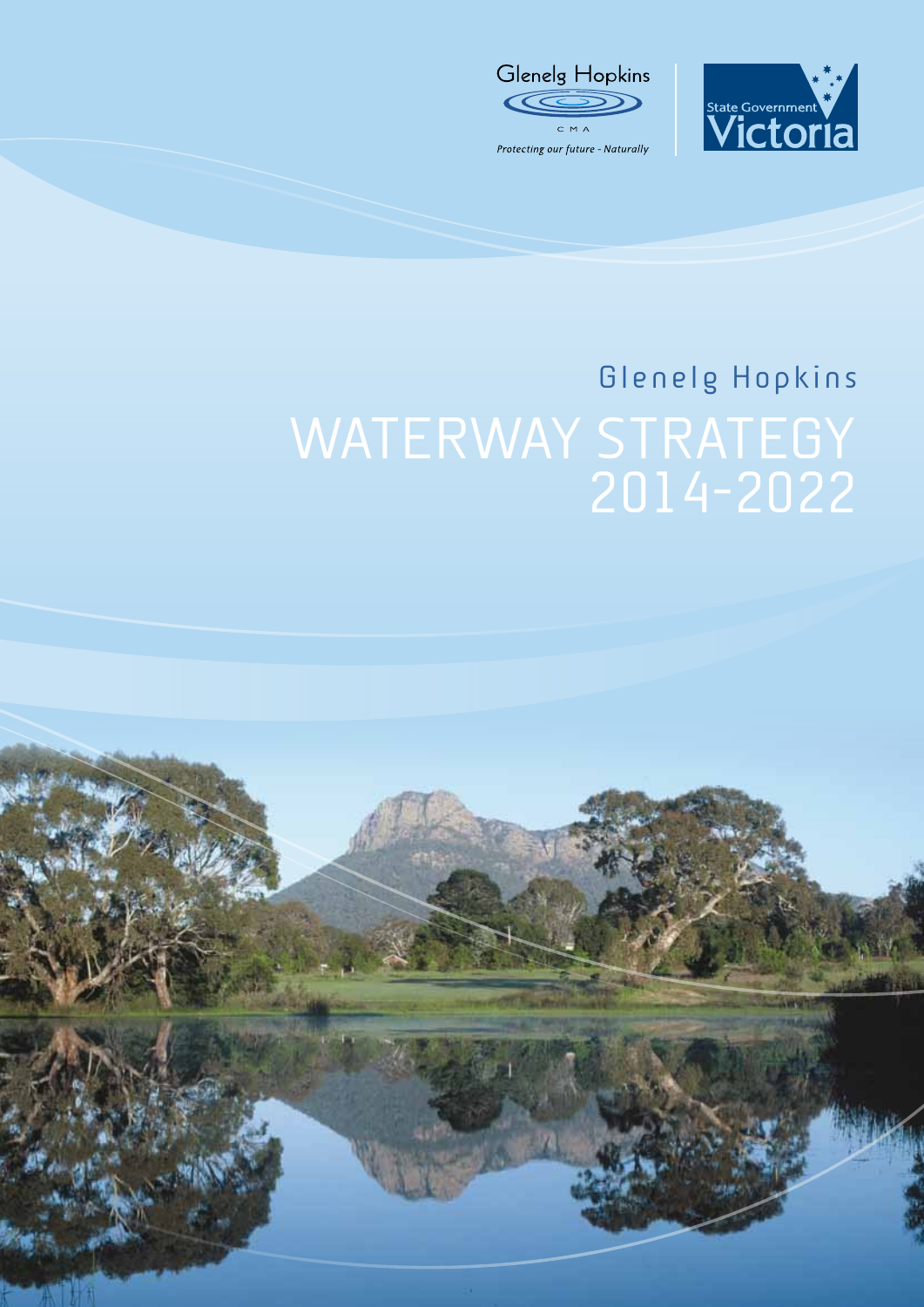# **CONTENTS**

| <b>CHAIR'S FOREWORD</b><br>6 |                                                                        |                                                          |    |
|------------------------------|------------------------------------------------------------------------|----------------------------------------------------------|----|
|                              |                                                                        | <b>ABOUT THE STRATEGY</b>                                | 7  |
| 1                            |                                                                        | <b>PART A - REGIONAL OVERVIEW</b>                        |    |
|                              |                                                                        | <b>AND STRATEGIC CONTEXT</b>                             | 9  |
|                              | 1.1                                                                    | Regional overview                                        | 11 |
|                              | 1.2                                                                    | Glenelg Hopkins waterways                                | 12 |
|                              |                                                                        | 1.3 Community participation                              | 18 |
|                              | 1.4                                                                    | Indigenous people's knowledge<br>and involvement         | 20 |
|                              | 1.5                                                                    | Strategic and legislative context                        | 22 |
|                              | 1.6                                                                    | Review of previous river health strategy<br>and addendum | 24 |
| $\overline{2}$               | <b>PART B - MANAGEMENT RESPONSES</b><br><b>TO REGION-WIDE THREATS</b>  |                                                          | 31 |
|                              | 2.1                                                                    | Pest plants and animals                                  | 34 |
|                              | $2.2^{\circ}$                                                          | Water management                                         | 37 |
|                              | 2.3                                                                    | Climate change                                           | 42 |
|                              | 2.4                                                                    | Extreme events                                           | 43 |
|                              | 2.5                                                                    | Estuary management                                       | 44 |
|                              |                                                                        | 2.6 Water quality                                        | 45 |
|                              |                                                                        | 2.7 Wetlands                                             | 46 |
|                              | 2.8                                                                    | River channel                                            | 48 |
|                              | 2.9                                                                    | Riparian land                                            | 49 |
|                              |                                                                        | 2.10 Recreational use of waterways                       | 50 |
| 3                            | <b>PART C - THE APPROACH USED</b><br><b>IN WATERWAY PRIORITISATION</b> |                                                          | 51 |
|                              | 3.1                                                                    | Vision                                                   | 53 |
|                              | 3.2                                                                    | Goals and overarching principles                         | 53 |
|                              | 3.3                                                                    | Asset-based approach                                     | 55 |
|                              | 3.4                                                                    | High value waterways                                     | 58 |
|                              | 3.5                                                                    | Priority waterways                                       | 59 |
|                              | 3.6                                                                    | Program logic                                            | 67 |
|                              |                                                                        |                                                          |    |

| 4.                   |                | <b>PART D - REGIONAL WORK PROGRAM</b>                                              | 69  |
|----------------------|----------------|------------------------------------------------------------------------------------|-----|
|                      | 4.1            | Regional work program 2014-2022                                                    | 72  |
|                      | 4.2            | Coastal Waterway Management Area                                                   | 73  |
|                      | 4.3            | Lower Glenelg Waterway Management Area                                             | 105 |
|                      | 4.4            | Upper Glenelg Waterway Management Area                                             | 132 |
|                      | 4.5            | Upper Hopkins Waterway Management Area                                             | 149 |
|                      | 4.6            | Volcanic Plain Waterway Management Area                                            | 159 |
|                      | 4.7            | Wannon Waterway Management Area                                                    | 169 |
|                      | 4.8            | Estimated eight-year work program budget                                           | 189 |
|                      | 4.9            | Delivering the strategy                                                            | 190 |
|                      |                | 4.10 Monitoring reporting and evaluation                                           | 197 |
|                      |                |                                                                                    |     |
| 5                    |                | <b>ACRONYMS</b>                                                                    | 200 |
| 6                    |                | <b>APPENDICES</b>                                                                  | 201 |
| <b>ENDNOTES</b><br>7 |                |                                                                                    | 253 |
|                      | <b>FIGURES</b> |                                                                                    |     |
| Figure 1.            |                | Major river basins and Waterway                                                    |     |
|                      |                | Management Areas in the Glenelg Hopkins                                            |     |
| Figure 2.            |                | The drivers of environmental condition<br>that support the values of waterways 12  |     |
| Figure 3.            |                | Condition of reaches in Glenelg, Portland<br>and Hopkins basins based on the third |     |
| Figure 4.            |                | Key legislation, strategies and plans and                                          |     |
|                      |                | their relationship with the Glenelg Hopkins                                        |     |
| Figure 5.            |                | Key waterway project achievements in the                                           |     |

| Figure 6. Generalised invasion curve showing actions<br>appropriate to each stage34                                                        |    |
|--------------------------------------------------------------------------------------------------------------------------------------------|----|
| Figure 7. The Victorian Environmental Water Holder<br>planning framework for decisions in<br>environmental water management                |    |
| Figure 8. AVIRA conceptual framework. Wetlands<br>are provided as an example. Groundwater<br>and marine asset classes are not part of this | 56 |
| the contract of the contract of the contract of the contract of the contract of the contract of the contract of                            |    |

| Figure 9. Filtering waterway assets to identify |  |
|-------------------------------------------------|--|
|                                                 |  |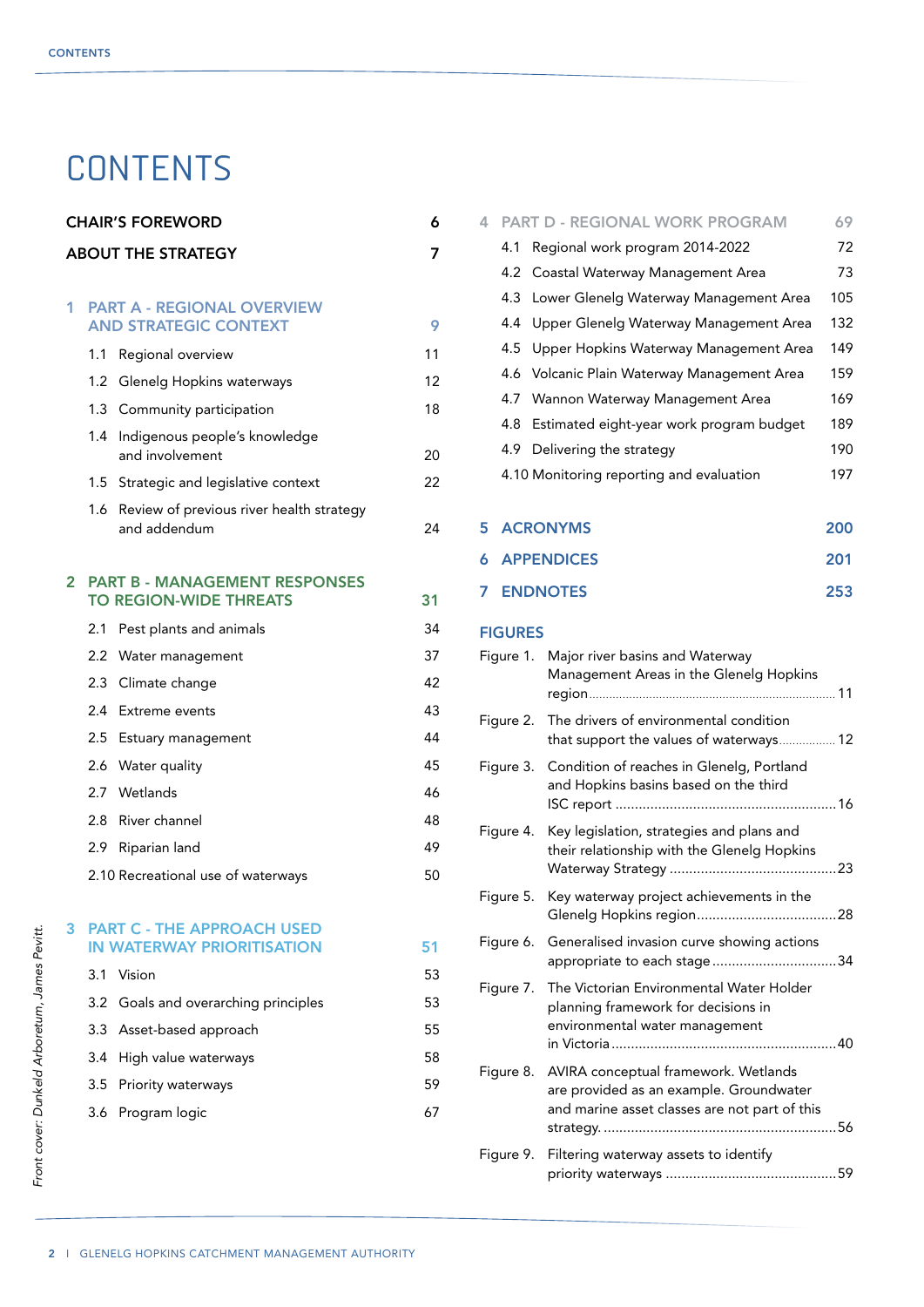| Figure 10. Locations of seasonally herbaceous wetlands<br>and wetland clusters within the Glenelg                       |
|-------------------------------------------------------------------------------------------------------------------------|
| Figure 11. Priority waterways and seasonal<br>herbaceous wetland priority areas within<br>Waterway Management Areas  65 |
| Figure 12. Priority areas for intervention identified in<br>the Glenelg Hopkins Regional Catchment                      |
| Figure 13. Glenelg Hopkins CMA sub-catchments<br>overlaid with Waterway Management Areas66                              |
| Figure 14. Simplified program logic for the Glenelg                                                                     |
| Figure 15. Example of the three levels of targets set<br>for vegetation resource condition68                            |
| Figure 16. Coastal Waterway Management Area<br>indicating priority rivers and estuaries 74                              |
| Figure 17. Wetland complexes in the Coastal<br>Waterway Management Area92                                               |
| Figure 18. Lower Glenelg Waterway Management<br>Area showing priority reaches 106                                       |
| Figure 19. Wetland complexes in the Lower Glenelg<br>Waterway Management Area114                                        |
| Figure 20. Upper Glenelg Waterway Management<br>Area indicating priority rivers reaches 132                             |
| Figure 21. Wetland complexes in the Upper Glenelg<br>Waterway Management Area 142                                       |
| Figure 22. Upper Hopkins Waterway Management<br>Area showing priority reaches 149                                       |
| Figure 23. Priority wetlands in the Upper Hopkins                                                                       |
| Figure 24. Volcanic Plain Waterway Management<br>Area showing priority reaches159                                       |
| Figure 25. Priority wetlands in the Volcanic Plain                                                                      |
| Figure 26. Wannon Waterway Management Area<br>showing priority reaches 169                                              |
| Figure 27. Wetlands in the Wannon Waterway                                                                              |
| Figure 28. Waterway Management District<br>boundaries in the Glenelg Hopkins region 194                                 |
| Figure 29. Designated drainage schemes within<br>the Glenelg Hopkins region  196                                        |

|               | Figure 30. The eight-year adaptive management cycle<br>of the Victorian Waterway Management<br>Program and regional waterway strategies197 |
|---------------|--------------------------------------------------------------------------------------------------------------------------------------------|
|               | Figure 31. Registered Aboriginal Parties (RAPs) and<br>RAP applicants in the Glenelg Hopkins CMA                                           |
| <b>TABLES</b> |                                                                                                                                            |
| Table 1.      | Wetland condition of selected wetlands                                                                                                     |
| Table 2.      | Flagship species in Glenelg Hopkins                                                                                                        |
| Table 3.      | Summary of achievements of implementation<br>targets in RRHS & Addendum 2004-201124                                                        |
| Table 4.      | Example using AVIRA to score waterway                                                                                                      |
| Table 5.      | Priority river reaches in each Waterway                                                                                                    |
| Table 6.      | Priority wetlands in each Waterway                                                                                                         |
| Table 7.      | Priority estuaries in the coastal waterway                                                                                                 |
| Table 8.      | Brucknell Creek (reach 36-13) work program75                                                                                               |
| Table 9.      | Merri River (reach 36-38) work program 76                                                                                                  |
| Table 10.     | Surry River (reaches 37-03, 37-04 and 37-05)                                                                                               |
| Table 11.     | Fitzroy River (reach 37-07) work program 80                                                                                                |
| Table 12.     | Darlot Creek (reach 37-09) work program81                                                                                                  |
| Table 13.     | Eumeralla River (reach 37-11) work program  82                                                                                             |
| Table 14.     | Moyne River (reach 37-16) work program83                                                                                                   |
| Table 15.     | Moleside Creek (reach 38-14) work program83                                                                                                |
| Table 16.     | Hopkins River estuary (reach 36-201)                                                                                                       |
| Table 17.     | Merri River estuary (reach 36-238)                                                                                                         |
| Table 18.     | Wattle Hill Creek estuary (reach 37-201)                                                                                                   |
| Table 19.     | Surry River estuary (reach 37-203)                                                                                                         |
| Table 20.     | Fitzroy River estuary (reach 37-206)                                                                                                       |
| Table 21.     | Lake Yambuk (reach 37-211) work program89                                                                                                  |
| Table 22.     | Moyne River estuary (reach 37-216)                                                                                                         |
| Table 23.     | Glenelg River estuary (reach 38-201)                                                                                                       |
|               |                                                                                                                                            |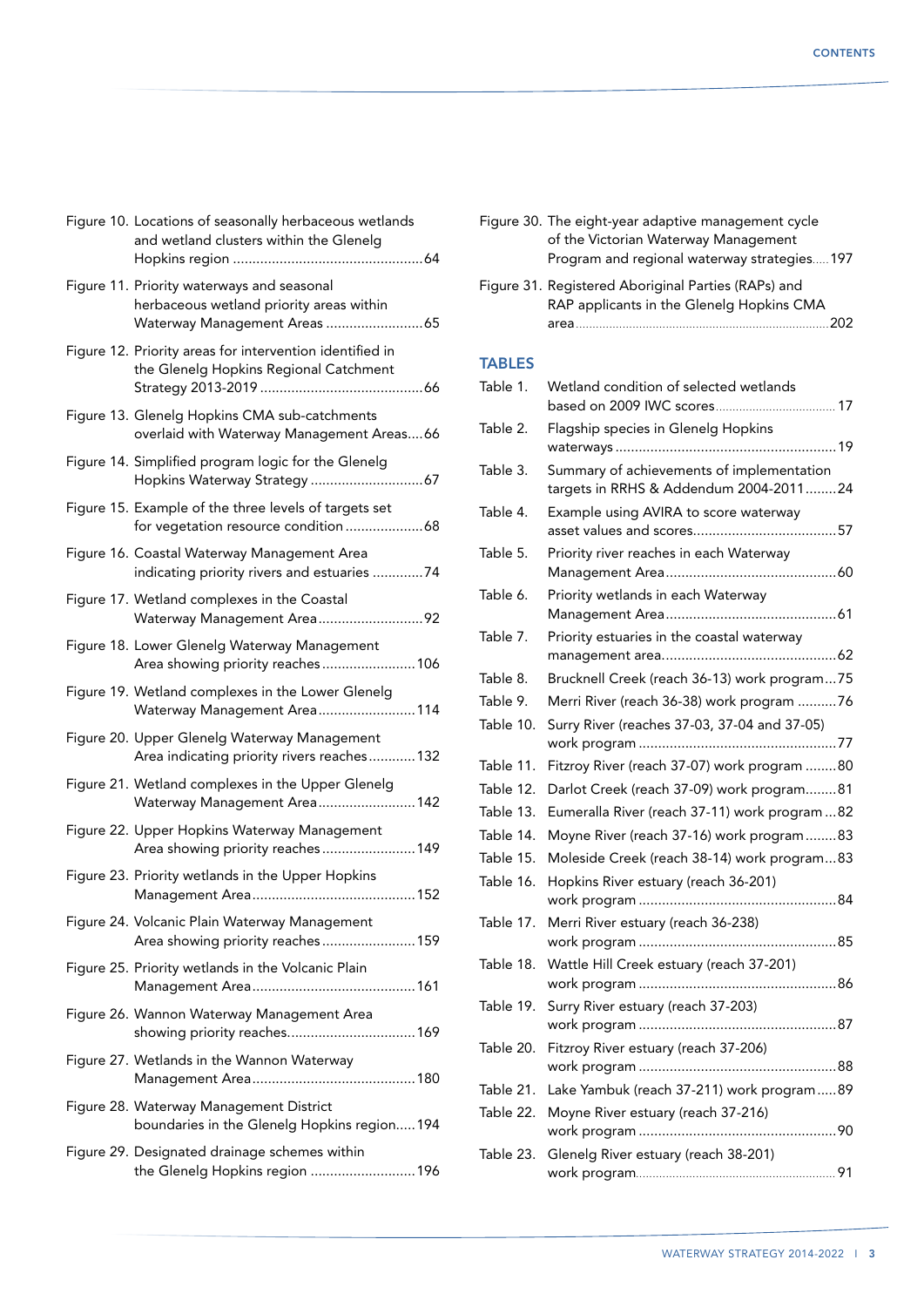| Table 24. | Long Swamp wetland complex 93                                                           |
|-----------|-----------------------------------------------------------------------------------------|
| Table 25. | Long Swamp Wetland complex                                                              |
|           | (inc. wetlands 20501, 20502, 20613                                                      |
|           |                                                                                         |
| Table 26. | Bridgewater Lakes wetland complex 97                                                    |
| Table 27. | Bridgewater Lakes wetland complex<br>(inc. wetlands 20561, 20562, 20563                 |
|           |                                                                                         |
| Table 28. | Tower Hill wetland complex  100                                                         |
| Table 29. | Tower Hill wetland complex (inc. Wetlands                                               |
|           | 25630, 25632 and 25638) work program  101                                               |
| Table 30. | Lake Condah wetland complex 103                                                         |
| Table 31. | Lake Condah wetland complex                                                             |
|           | (wetland 23598) work program  104                                                       |
| Table 32. | Summary of key works and outputs for the<br>Coastal Waterway Management Area104         |
| Table 33. | Glenelg River (reaches 38-02, 38-03, 38-04,<br>38-05, 38-06) work program 107           |
| Table 34. | Crawford River (reach 38-15 and 38-16)                                                  |
|           |                                                                                         |
| Table 35. | Stokes River (reaches 38-20, and 38-21)                                                 |
|           |                                                                                         |
| Table 36. | Mundi-Selkirk wetland complex  115                                                      |
| Table 37. | Mundi-Selkirk wetland complex                                                           |
|           | (inc. wetlands 20137, 20911, 20965, 21063,<br>21088, 21103, 21154, 21167, 21186, 21229, |
|           | 21243, 21852, 22953, and 22957)                                                         |
|           |                                                                                         |
| Table 38. | Lindsay-Werrikoo wetland complex  123                                                   |
| Table 39. | Lindsay-Werrikoo wetland complex                                                        |
|           | (inc. wetlands 20158, 21131, 21136, 21166,                                              |
|           | 21180, 21657, 21752 and 20568)                                                          |
| Table 40. | Grassy Flats Swamp (wetland 20568)                                                      |
|           |                                                                                         |
| Table 41. | Boiler Swamp wetland complex130                                                         |
| Table 42. | Boiler Swamp wetland complex (inc. wetlands                                             |
|           | 22937 and 22935) work program  121                                                      |
| Table 43. | Tullich Swamp (wetland 21141)                                                           |
| Table 44. | Summary of key works and outputs for                                                    |
|           | Lower Glenelg Waterway Management                                                       |
|           |                                                                                         |
| Table 45. | Glenelg River (reaches 38-07, 38-08, 38-09,<br>38-10, 38-11, 38-12 and 38-13)           |
|           |                                                                                         |
|           |                                                                                         |

| Table 46. | Wando River (reach 44) work program 141                                                                                                                                            |
|-----------|------------------------------------------------------------------------------------------------------------------------------------------------------------------------------------|
| Table 47. | Dergholm (Youpayang) wetland complex  143                                                                                                                                          |
| Table 48. | Dergholm wetlands complex (inc. wetlands<br>22985, 22994, 23000, and 23003)                                                                                                        |
| Table 49. | Beniagh Swamp (wetland 23078)                                                                                                                                                      |
|           |                                                                                                                                                                                    |
| Table 50. | Victoria Lagoon (wetland 27624)                                                                                                                                                    |
| Table 51. | Moora Moora Reservoir (wetland 27669)                                                                                                                                              |
| Table 52. | Rocklands Reservoir (wetland 27675)                                                                                                                                                |
| Table 53. | Summary of key works and outputs for Upper<br>Glenelg Waterway Management Area  148                                                                                                |
| Table 54. | Mt Emu Creek (reach 36-22)                                                                                                                                                         |
| Table 55. | Trawalla Creek (reach 36-23) work program 151                                                                                                                                      |
| Table 56. |                                                                                                                                                                                    |
| Table 57. | Lake Muirhead (wetland 31808)                                                                                                                                                      |
| Table 58. |                                                                                                                                                                                    |
| Table 59. | Mount William Swamp (wetland 31816)                                                                                                                                                |
| Table 60. | Cockajemmy Lakes wetland complex 157                                                                                                                                               |
| Table 61. | Cockajemmy Lakes wetland complex                                                                                                                                                   |
| Table 62. | Summary of key works and outputs in the<br>Upper Hopkins Waterway Management                                                                                                       |
|           | Area                                                                                                                                                                               |
| Table 63. | Mt Emu Creek (reach 36-17) work program160                                                                                                                                         |
| Table 64. | Woorndoo-Hopkins wetland complex 162                                                                                                                                               |
| Table 65. | Woorndoo-Hopkins wetland complex (inc.<br>wetlands 29078, 29086 and 29106)                                                                                                         |
| Table 66. | Lake Elingamite (wetland 32200)                                                                                                                                                    |
| Table 67. | Lake Bookar (part of the Western District                                                                                                                                          |
| Table 68. | Lake Bookar (wetland 32240) work program -<br>also refer to Section 2.7.1 and Western<br>District Lakes Ramsar Site work program in<br>Corangamite Regional Waterway Strategy  166 |
| Table 69. | Nerrin Nerrin wetlands complex  167                                                                                                                                                |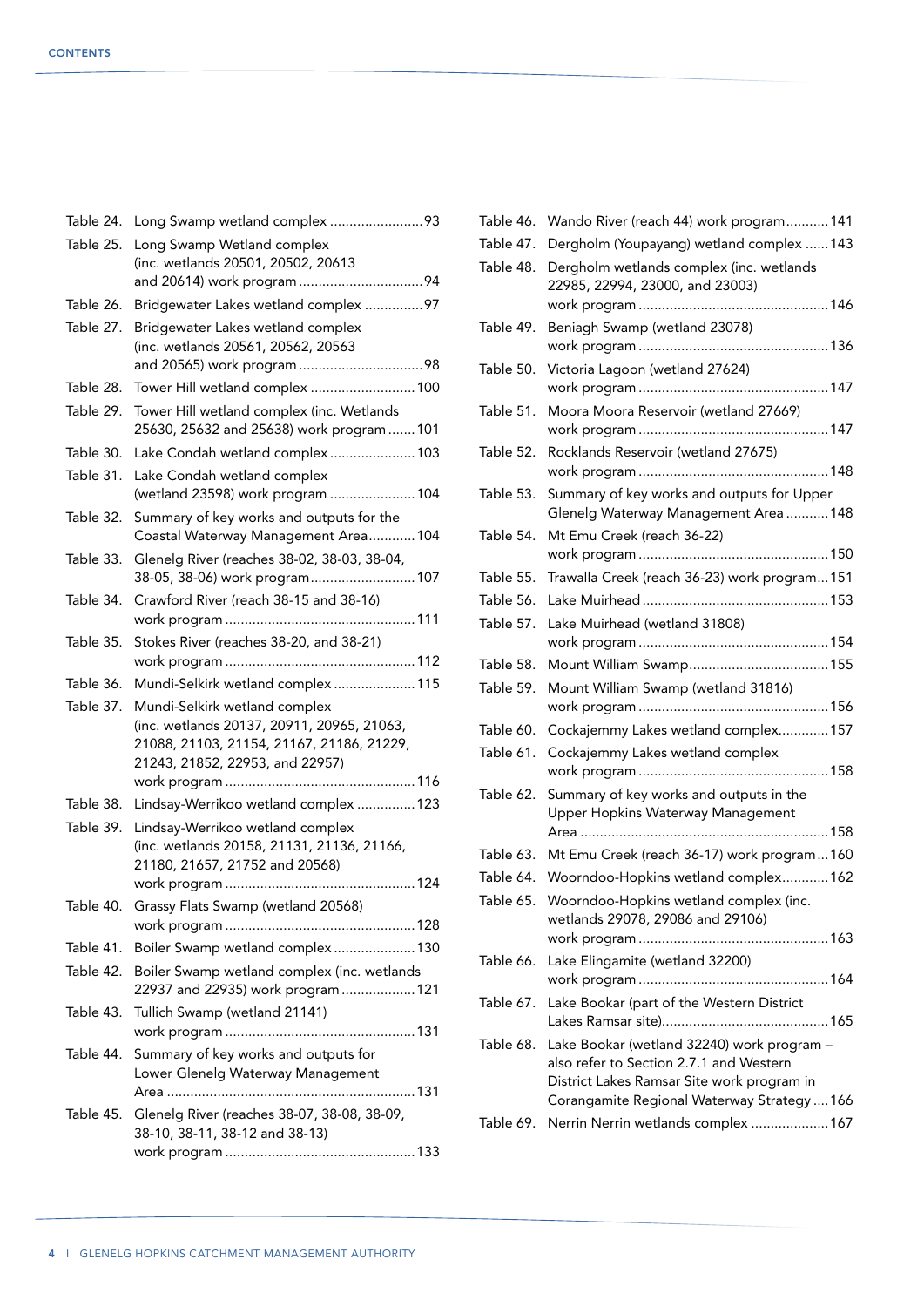| Table 70. | Nerrin Nerrin wetlands complex                                                                 |
|-----------|------------------------------------------------------------------------------------------------|
| Table 71. | Summary of works and outputs for the<br>Volcanic Plains Waterway Management                    |
| Table 72. | Wannon River (reaches 38-22, 38-23,<br>38-24, 38-25, 38-26 and 38-28)                          |
| Table 73. | Miakite Creek (reach 38-30) work program176                                                    |
| Table 74. | Grange Burn Creek (reaches 38-35<br>and 38-37) work program 177                                |
| Table 75. | Dwyer Creek (reach 38-40) work program  179                                                    |
| Table 76. |                                                                                                |
| Table 77. | Bryan Swamp (wetland 26609)                                                                    |
|           |                                                                                                |
| Table 78. |                                                                                                |
| Table 79. | Gooseneck Swamp wetland complex<br>(wetland 26718) work program 184                            |
| Table 80. | Lake Linlithgow wetland complex185                                                             |
| Table 81. | Lake Linlithgow wetland complex<br>(inc. wetlands 26740, 26766 and 26815)                      |
| Table 82. | Summary of key outputs and works in the<br>Wannon Waterway Management Area 188                 |
| Table 83. | Overall budget by waterway management<br>area for the eight-year regional                      |
| Table 84. | Agencies and partners and their roles and<br>responsibilities with delivering the strategy 191 |
|           |                                                                                                |

#### **APPENDICES**

| Appendix 1.  | Summary of consultation process used<br>to develop Glenelg Hopkins Waterway             |
|--------------|-----------------------------------------------------------------------------------------|
| Appendix 2.  | Waterway values and priorities identified<br>in consultation with registered aboriginal |
| Appendix 3.  | Glenelg Hopkins recreational fisheries<br>management priorities207                      |
| Appendix 4.  |                                                                                         |
| Appendix 5   | Management planning for Lake Bookar<br>in the Western District Lakes Ramsar             |
| Appendix 6.  |                                                                                         |
|              |                                                                                         |
| Appendix 7.  | Threats to rivers, estuaries and<br>wetlands considered in the priority setting         |
| Appendix 8.  | AVIRA metrics/categories and scores<br>required for waterways to be classified as       |
| Appendix 9.  | High Value rivers, estuaries and wetlands<br>in the Glenelg Hopkins region218           |
| Appendix 10. | Using goals to prioritise river and                                                     |
| Appendix 11. | Using goals to prioritise wetlands 243                                                  |
| Appendix 12. | Priority waterways and links to the                                                     |
| Appendix 13. | Regional Condition Targets and their<br>relevant waterway assets250                     |

#### *Copyright*

*This publication is copyright. No part may be reproduced by any process except in accordance with the provisions of the Copyright Act 1968.* 

#### *Disclaimer*

*The content of Glenelg Hopkins Catchment Management Authority does not give any guarantees, undertakings or warranties concerning the accuracy or completeness of the information in this publication and therefore disclaims all liability from error, loss or other consequences that may arise from reliance on the publication.*

*Design & Production: gsdm.com.au jn 11564*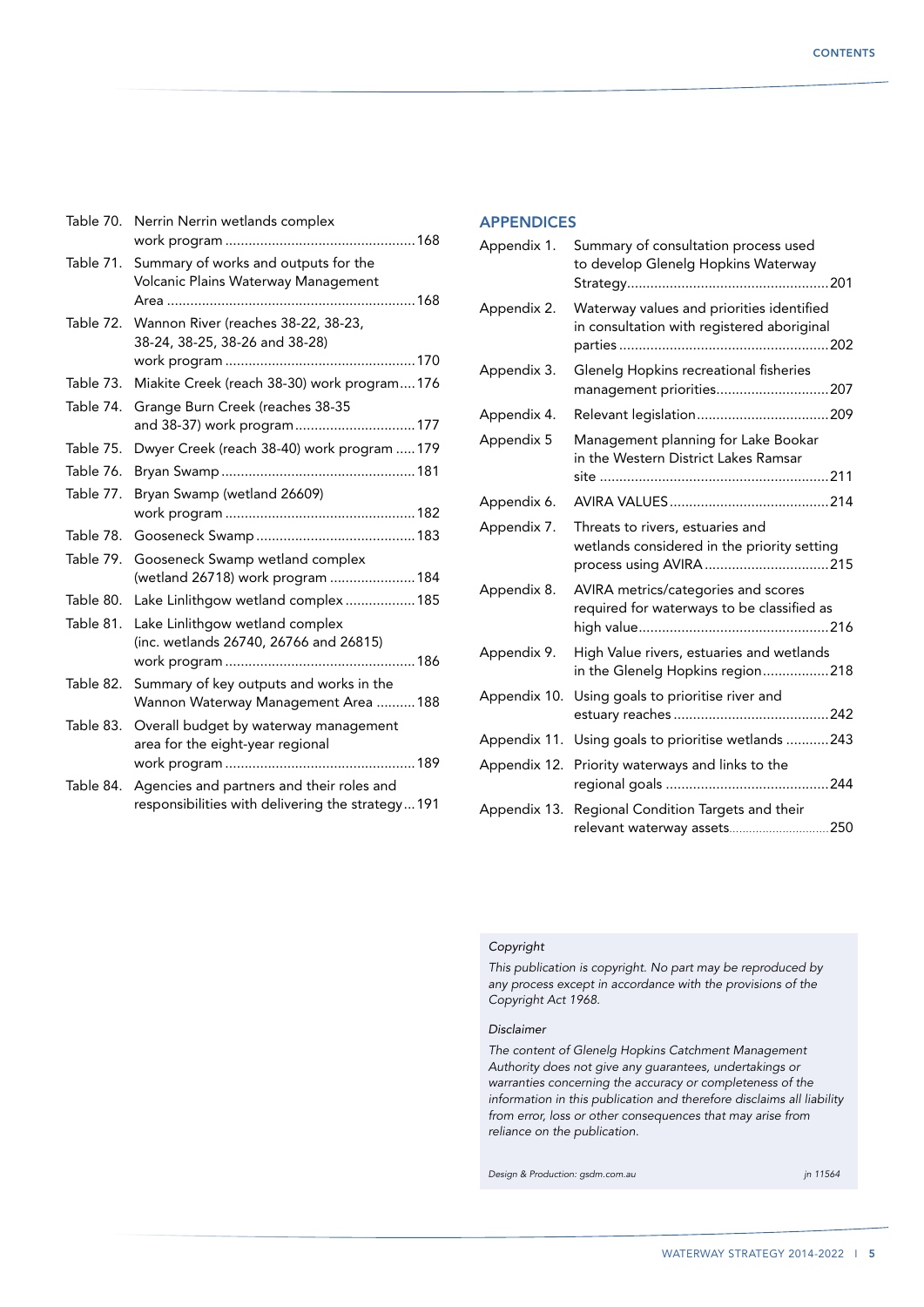### Chair'S Foreword

As a long-term resident who enjoys the benefits of our rivers, coast and wetlands, I am proud to release the 2014-2022 Glenele Hopkins Waterway Strategy to the community.

This strategy follows the release of the Victorian Waterway Management Strategy in 2013, which provides the framework and policy direction for the management of rivers, estuaries and wetlands in the Glenelg Hopkins region and supports their current and future environmental, social, cultural and economic values. Glenelg Hopkins Waterway Strategy also aligns with the Glenelg Hopkins Regional Catchment Strategy 2013-19 that provides a planning framework for water and biodiversity in the Glenelg Hopkins region.

The strategy was developed by Glenelg Hopkins CMA in partnership with regional agencies involved in natural resource management, Traditional Owners, regional communities and other key stakeholders. The CMA recognises that community input and participation are essential to ensure that planning and implementation take account of the values the community places on waterways in the region.

This strategy replaces the Glenelg Hopkins River Health Strategy 2004-2009 and its associated addendum in 2010. The new strategy makes a number of improvements on the previous strategy, including a more integrated approach to waterway management that includes estuaries and wetlands. The drought and floods that have occurred over the past ten years have also necessitated a more flexible and adaptable approach to waterway management.

This strategy builds on a number of achievements of the previous strategy. Notable accomplishments include the Glenelg River Restoration Project, which was recently awarded the prestigious national environmental award – the Australian Riverprize. The CMA worked with agencies and communities in this project to complete 1,600 km of riparian fencing and plant more than half a million trees in the Glenelg basin. The creation of an environmental entitlement for the Glenelg River and the establishment of water delivery structures were significant achievements which will benefit the river and its downstream communities.

This strategy identifies high value waterways and priority management actions which will be undertaken over the next eight years. A regional work program has been included to guide investment and improve or maintain the values of these waterways. It is designed to be a practical document that will guide regional communities and agencies to improve our waterways, now and in the future.



Mike Wagg Chair Glenelg Hopkins CMA Board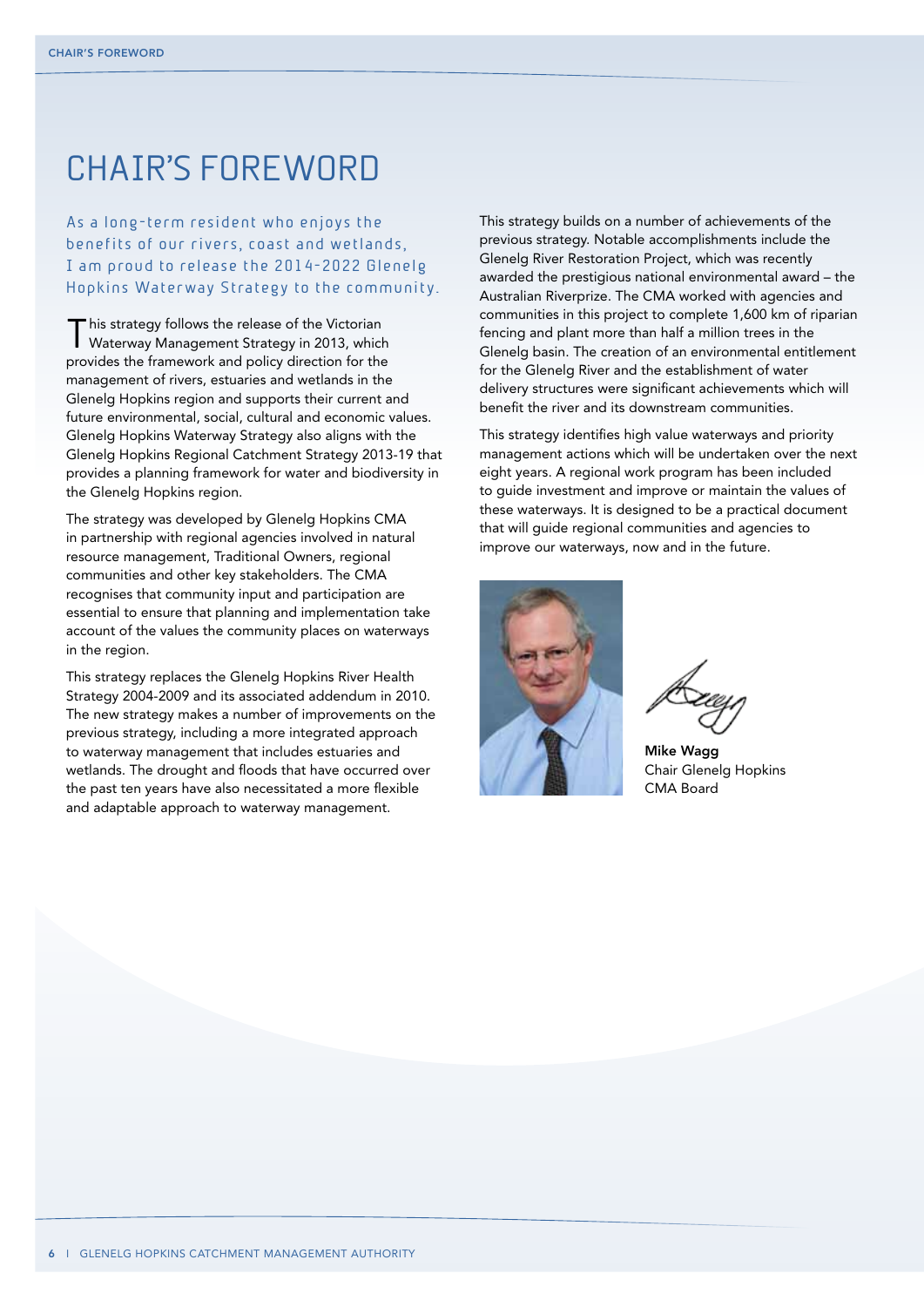## ABOUT THE STRATEGY

The Draft Glenelg Hopkins Waterway Strategy 2014-2022 (GHWS) provides a single planning document for river, estuary and wetland management in the Glenelg Hopkins region.

Development and implementation of the strategy delivers on key elements of the state-wide management approach for waterway management as outlined in the Victorian Waterway Management Strategy 2013 (VWMS). The GHWS was developed by the Glenelg Hopkins Catchment Management Authority (CMA) in partnership with regional agencies and boards involved in natural resource management, along with Traditional Owners, regional communities and other key stakeholders.

The GHWS outlines regional goals for waterway management that align with the objectives for waterways described in the Glenelg Hopkins Regional Catchment Strategy 2013-2019 (RCS). High value waterways were identified and, from these, a subset of priority waterways was determined for the eight-year planning period 2014-2022. A strategic regional work program of management activities for priority waterways was developed to guide investment over this eight-year period.

The strategy also identifies regional priorities for environmental water management over the eight-year planning period, together with the complementary management activities required at these sites.

Implementation of management activities will improve or maintain the health of the region's rivers, estuaries and wetlands and contribute significantly to the community's use and enjoyment of waterways.

The regional work program will provide clear direction to guide investment in waterway management. These work priorities will provide guidance to the CMA, Victorian, local and Australian governments, community groups and private or philanthropic donors about where investment is required in the region over an eight-year period. This strategy provides investors with confidence that their annual funding of management activities is linked to a longer-term, strategic plan and leads to improvements in waterway health.

The content required for waterway strategies was outlined in guidelines published by the then Department of Sustainability and Environment and guidance notes developed in partnership with CMA waterway managers.

The strategy is guided by the direction and principles outlined in the VWMS. Drawing on the experience gained and lessons learned during the implementation of the Glenelg Hopkins River Health Strategy 2004-2009 and addendum, this new strategy will:

- improve the integrated waterway management planning framework
- incorporate estuaries and wetlands in regional waterway planning arrangements
- improve the regional priority setting process
- incorporate increased flexibility for responding to varying climatic conditions
- better integrate environmental water management with other waterway management activities.

*Below left: Seasonal wetlands in the Wannon region. Below right: Magpie Goose.*